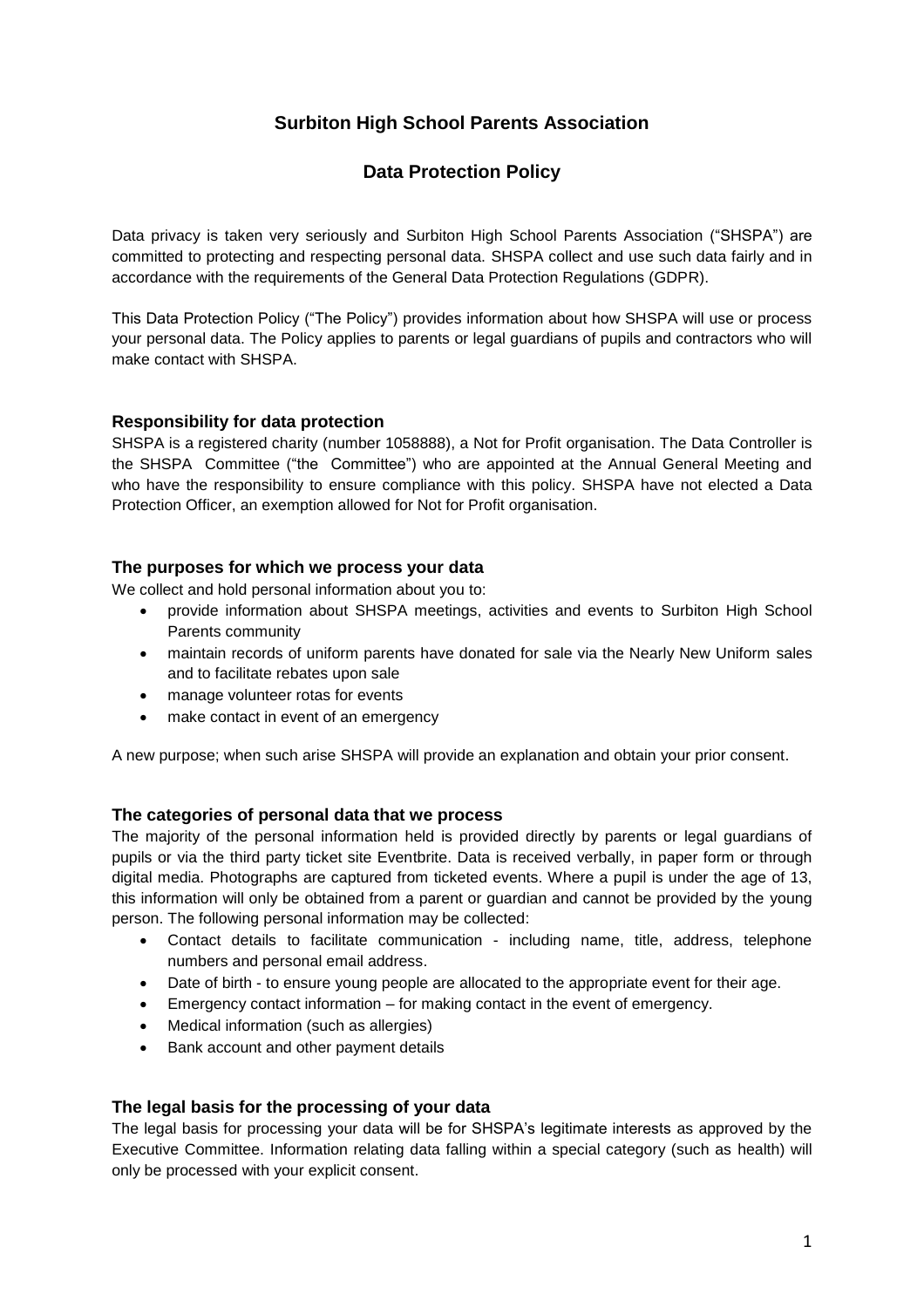#### **Data retention periods**

SHSPA comply with the obligations under the GDPR by keeping personal data up to date; by storing and destroying it securely; by not collecting or retaining excessive amounts of data; by protecting personal data from loss, misuse, unauthorised access and disclosure and by ensuring that appropriate technical measures are in place to protect personal data. The period of retention for personal data is defined to be six years.

#### **Data security**

All members of the SHSPA are informed of the necessity to keep secure your records. Where in digital form documents are to be password protected. Where in paper form to be kept secured and locked.

#### **Data Processors**

Young people and other data subject - Personal information may be shared with adult volunteers and teaching staff at Surbiton High School.

Adult volunteers - Personal information may be shared with adult volunteers holding appropriate appointments within the line management structure of SHSPA.

All data subjects - Data may be shared with third parties outside of the organisation where there is a legitimate reason to do so. This will include Eventbrite, Paypal, Dropbox and Surbiton High School. We will never sell your personal information to any third party. The Executive Committee have considered and approved the use of Eventbrite, PAYPAL and Dropbox by confirming they have published GDPR polices. Surbiton High School have their own published privacy notice.

Exceptions to the above third parties; approval with be obtained from the Executive Committee prior to sharing the data.

## **Sharing your data – website cookie**

"Cookie" a small text file placed on a computer when visiting a website.

Form related cookies - Data submitted through forms such as found on the SHSPA contact pages or comment forms; cookies may be set to remember user details.

Third party cookies - In some special cases use is made of cookies provided by trusted third parties. These help to understand how the website is used to support its development.

#### **How we store your personal data**

Digital records ie **Dropbox** - is a password-accessed cloud storage of SHSPA.

Personal digital devices used by adult volunteers

Paper, printed records and data e.g. Event registration, Emergency contact details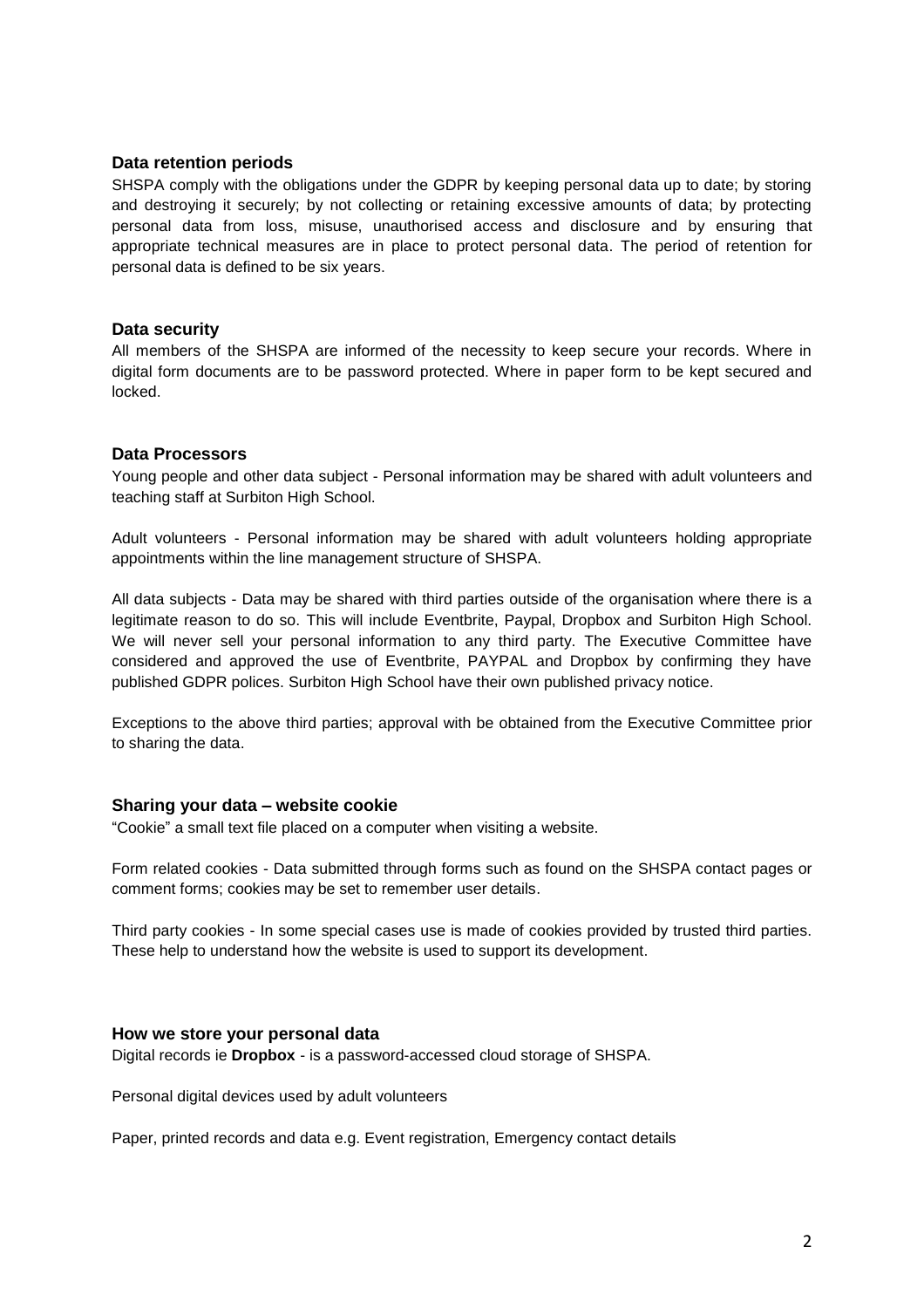Paper records can be used as often events are held where internet and digital access will not be available. We minimise the use of paper.

## **Rights of the Data Subject**

Data protection legislation gives individuals certain rights which are detailed below. If you wish to exercise these rights, please contact SHSPA secretary at secretary@shspa.org.uk

**Right of access to personal data "subject access request"** - You have the right to access the personal data SHSPA hold about you. Requests need to be made in writing. If a child is over the age of 12 they will also need to sign the request. We take the security of personal data seriously, so we may ask you for proof of identity to verify that you are entitled to the information requested.

**Right to withdraw consent** - Where we have obtained your consent to specific processing activities you may withdraw this consent at any time.

**Right to rectification** - You have the right to have the personal data that we hold about you rectified if it is inaccurate or incomplete. We will respond to such requests within one month.

**Right to erasure** - You have the right to have personal data erased in certain specific circumstances. If you make such a request, we will consider whether the right to erasure applies and give you a full and reasoned response.

**Right to restrict processing** - In certain circumstances you have the right to request that we restrict the processing of your personal data. If you make such a request, we will consider whether the right to restrict processing applies and give you a full and reasoned response.

If you disagree with a decision that we have taken regarding the processing of your personal data please contact SHSPA chair at [chair@shspa.org.uk](mailto:chair@shspa.org.uk)

You also have the right to lodge a complaint with the information Commissioners Office on 0303 123 1113 or https://ico.org.uk/for-the-public/

## **Who to contact**

If you have any queries relating to this Privacy Notice or our use of your personal data, please contact us by emailing Chair, SHSPA at [chair@shspa.org.uk](mailto:chair@shspa.org.uk) or at the following address: SHSPA, Surbiton High School, 13-15 Surbiton Crescent, Kingston Upon Thames KT1 2JT

## **Document information**

| <b>Version Number</b> | 2                                   |
|-----------------------|-------------------------------------|
| Approved by           | <b>SHSPA Committee</b>              |
| Approved date         | 21-Sep-2020                         |
| Amendment details     | Amendment to Data Retention Periods |
| Author                | <b>SHSPA treasurer</b>              |
| <b>Distribution</b>   | SHSPA, Public                       |
| Medium                | SHSPA website                       |